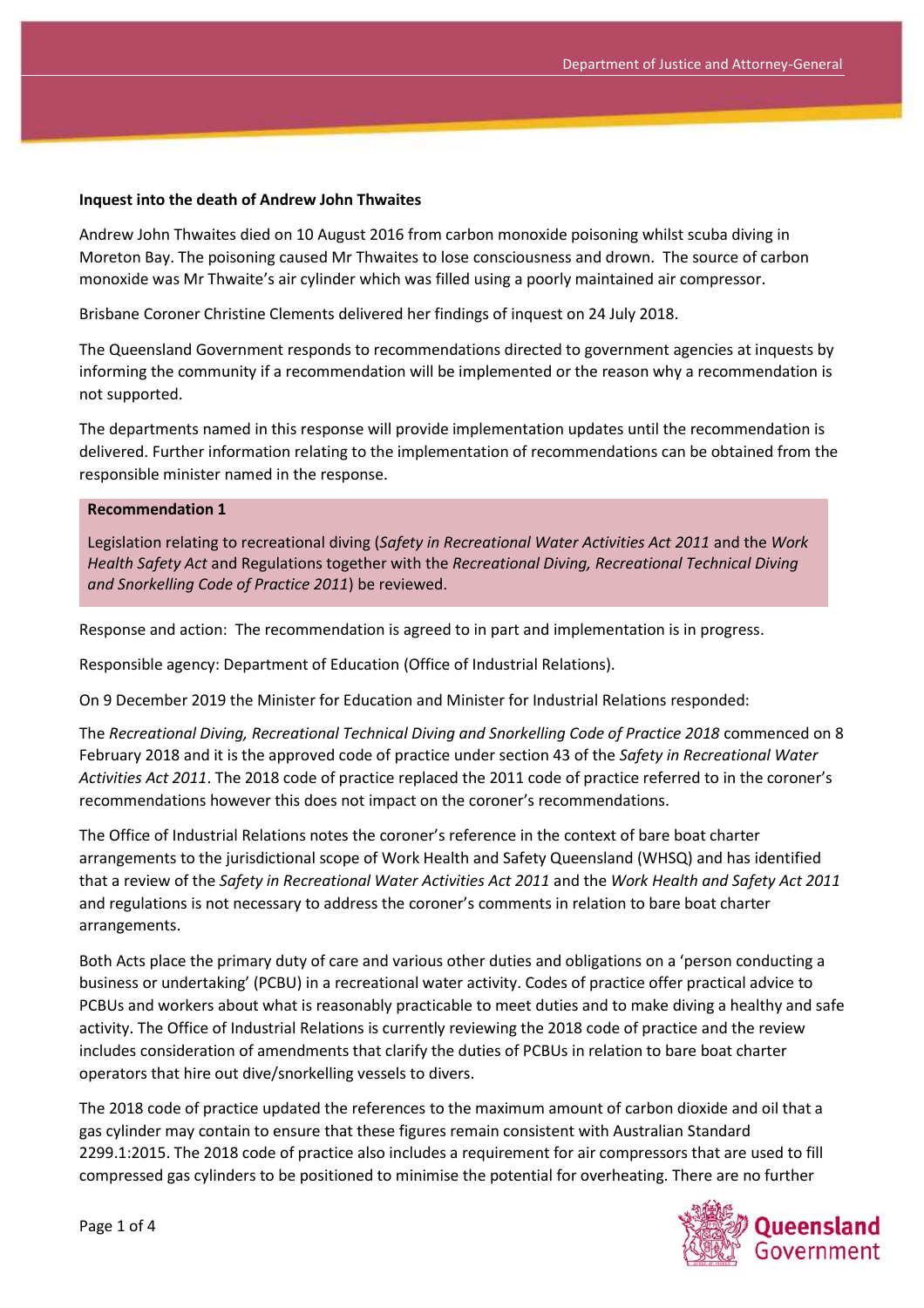amendments identified in the current review of the 2018 code in response to the coroner's recommendations for compressors and gas cylinders as they are covered by a requirement to comply with the Australian Standard 3848.2 – 1999 in relation to filling compressed gas cylinders.

The Office of Industrial Relations has noted the coroner's reference to the importance of education to alert divers of the risk of contamination when filling their cylinders. Workplace Health and Safety Queensland provides guidance material as per the 2018 code of practice on the WorkSafe website on the risks of carbon monoxide poisoning. The 2018 *Recreational Diving, Recreational Technical Diving and Snorkelling Code of Practice* is published here: [www.worksafe.qld.gov.au/laws-and-compliance/codes-of-practice](http://www.worksafe.qld.gov.au/laws-and-compliance/codes-of-practice) . Workplace Health and Safety Queensland also has a specialty Dive Unit, which conducts audits on providers of recreational diving activities. These audits include assessments of air quality and compressors.

In relation to the current review of the 2018 code of practice, recreational diving industry roundtables were convened in Cairns and Brisbane in 2018 and in Airlie Beach in 2019 as part of the consultation on the recommended change to the code of practice. The industry roundtables were hosted by the Office of Industrial Relations and attended by Minister for Education and Minister for Industrial Relations (the Honourable Grace Grace MP), the Member for Cairns (Mr Michael Healy MP), diving industry operators and associations as well as the Northern and Brisbane Coroners, Surf Life Saving Queensland, the Queensland Police and the Australian Workers' Union.

A smaller industry working group was established from key stakeholders from the North Queensland, Whitsundays and South-East Queensland region. These representatives met with the Office of Industrial Relations in Cairns in 2018 to consider the recommended changes to the Code of Practice as well as consider relevant regulatory changes. After further industry roundtable and working group meetings in early 2019 a draft code of practice was circulated to working group members in May 2019. Feedback from working group members was incorporated into the draft code and circulated to the industry roundtable and working group members for comment in September 2019. Feedback from the circulation of the draft code is currently being considered with amendments to the draft code before a final draft is circulated to industry. Once stakeholders have been provided the opportunity for input and consultation is complete the draft code will be finalised and considered by government.

The Office of Industrial Relations intends to complete the review and subsequent to the government's consideration of the review findings, finalise any amendments to the code of practice in the coming months.

## **On 4 June 2020 the Minister for Education and Minister for Industrial Relations responded:**

Following consultation with the working group and wider industry consultation in September 2019, a final draft of the code was circulated to the working group and some industry roundtable members for comment with responses by 30 January 2020. Feedback on the final draft of the code will be carefully considered with further amendments made where appropriate.

OIR intends to complete the review and subsequent to the government's consideration of the review findings, finalise the code of practice as soon as practicable.

## **On 9 September 2020 the Minister for Education and Minister for Industrial Relations responded:**

Feedback from consultation with the working group and some industry roundtable members in January 2020 was carefully considered in consultation with the Work Health and Safety Queensland Dive Unit and the draft updated code of practice was amended where appropriate.

A preliminary impact statement for the draft updated code of practice (and subsequent amendments to the Safety in Recreational Water Activities (Codes of Practice) Notice 2011) was lodged with the Queensland Productivity Commission (Office of Best Practice Review) on 14 February 2020. The Queensland Productivity

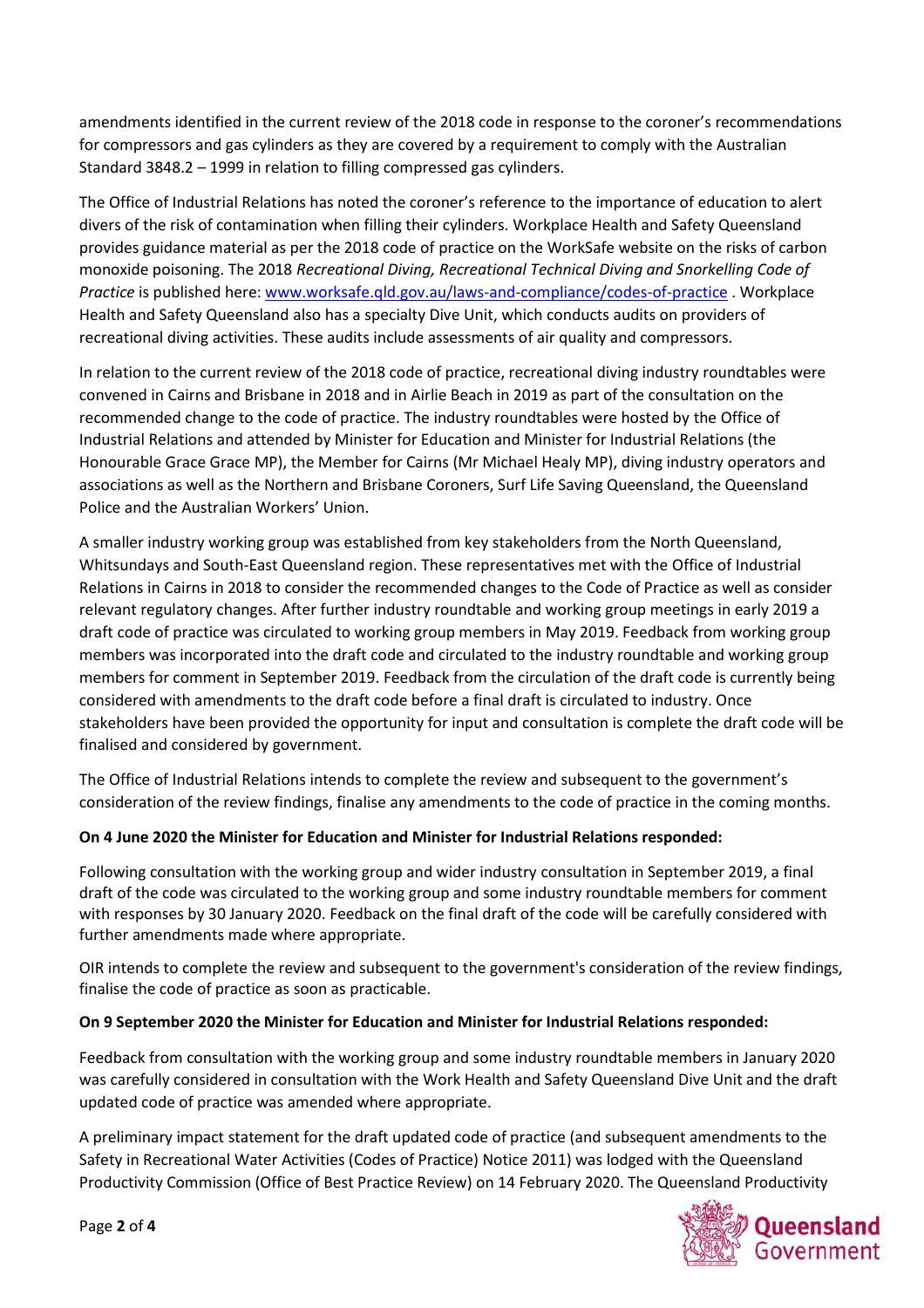Commission made an assessment on 4 March 2020 that the Office of Industrial Relations was not required to undertake a further regulatory impact analysis.

With respect to this recommendation, and as previously reported, a review of the *Safety in Recreational Water Activities Act 2011* and the *Work Health and Safety Act 2011* and regulations is not necessary to address the coroner's comments in relation to charter vessel arrangements. The draft updated code of practice includes a clause that clarifies the responsibilities of charter vessel operators and their obligations under the legislation as a person conducting a business or undertaking.

In March 2020, the impact of the COVID-19 pandemic essentially shut down the snorkelling and diving industry in Queensland with businesses ceasing to operate. Given this, it was determined it would not be beneficial to commence the new code of practice until the effects of the COVID-19 pandemic have eased.

Once the impacts of the COVID-19 pandemic on the snorkelling and diving industry have eased, the Office of Industrial Relations will begin to progress the draft updated code of practice for ministerial approval and commencement anticipated in 2021.

# **On 26 April 2021 the Minister for Education, Minister for Industrial Relations and Minister for Racing responded:**

In July 2020, the Office of Industrial Relations provided industry a copy of the final draft of the new code of practice and advised that the Office of Industrial Relations intended to introduce the new code of practice, pending ministerial approval, once the industry had sufficiently recovered from the COVID-19 pandemic restrictions. The Office of Industrial Relations encouraged industry operators to work towards complying with the proposed new code of practice in preparation for reopening their operations.

In August 2020, the Office of Industrial Relations received some feedback from stakeholders on the specific clause introduced in the code of practice for charter vessel arrangements which was considered and actioned.

The COVID-19 pandemic has continued to significantly impact the diving and snorkelling industry as the industry relies heavily on interstate and international tourists. Most operators are either not operating or operating in a significantly limited capacity.

The Office of Industrial Relations intends to finalise the review of the code of practice before considering a review of any other legislation or regulations.

The Office of Industrial Relations will continue to monitor the recovery of the diving and snorkelling industry and assess the most appropriate time for commencement of the code of practice pending ministerial approval which is anticipated in 2021.

## **On 14 October 2021 the Minister for Education, Minister for Industrial Relations and Minister for Racing responded:**

The COVID-19 pandemic has continued to significantly impact the diving and snorkelling industry as the industry relies heavily on interstate and international tourists. Most operators are still either not operating or operating in a significantly limited capacity. However, industry operators have been given a draft copy of the new code of practice and have been encouraged to work towards complying with the new requirements as they reopen their operations.

Given the continued impacts of the COVID-19 pandemic, the Office of Industrial Relations plans to consult with operators in the diving and snorkelling industry in late 2021 regarding the changes to the code and proposed timing for its commencement. Following this, the Office of Industrial Relations will seek final ministerial approval of the code of practice.